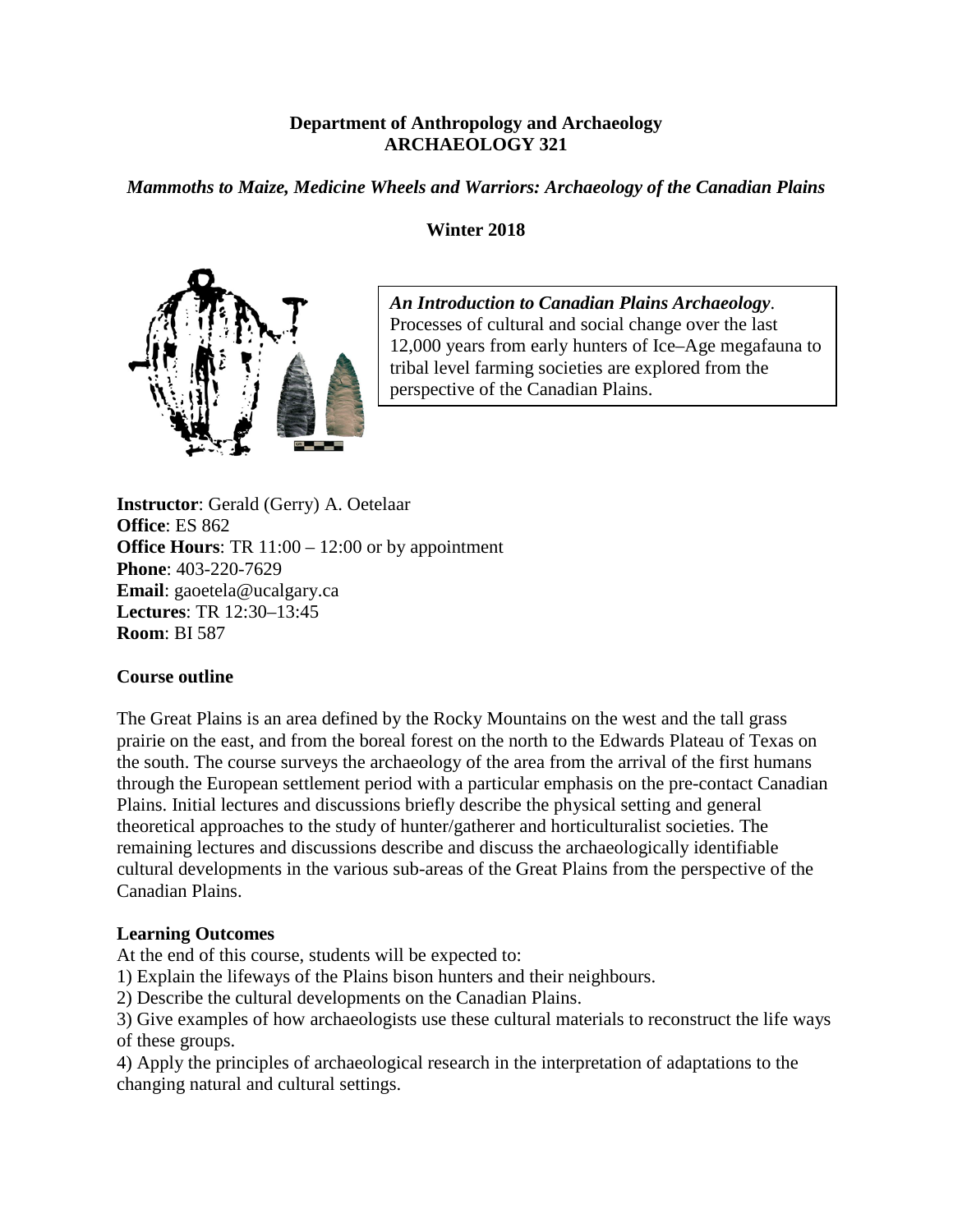## **Texts**

There is no required text for this course although students will be directed to supplementary readings on particular topics. Students are responsible for the material presented in the lectures.

## **Evaluation Methods**

This class is evaluated through a map quiz, two midterm examinations, and a scheduled final exam. Exam formats will vary, and may consist of some combination of matching concepts in columns, multiple choice, definitions, and/or short answer. There will be one map quiz, two midterm exans and a final exam. All exams are closed book exams.

## **Examination schedule**

Map Quiz (January 25) 10% Mid-term 1 (February 15) 25% Mid-term 2 (March 15) 30% Final (Scheduled) 35%

# **Grading scheme**

A+ - 93-100%; Outstanding achievement

A - 87–92%; Excellent–superior performance, showing comprehensive understanding of subject matter.

A- - 83–86%

B+ - 79–82%

B - 75–78%; Good–clearly above average performance with knowledge of subject matter generally complete.

 $B - 71 - 74%$ 

 $C+ -67-70%$ 

C - 63–66%; Satisfactory–basic understanding of subject matter.

 $C - 59 - 62%$ 

D+ - 55–57%

D - 50–54%; Minimal pass–marginal performance.

F - <50%; Fail–unsatisfactory performance or failure to meet course requirements.

### **PLAGIARISM AND CHEATING**

Plagiarism: "to steal and pass off the ideas or words of another as one's own" (Webster's). Plagiarism will not be tolerated and will automatically result in a failing grade for the submission. Any student caught plagiarizing will also be subject to additional University sanctions. Students are expected to be familiar with the Department of Anthropology and Archaeology's policy on intellectual honesty

### **DEFERRED EXAMS:**

A student who is absent from a test for legitimate reasons must discuss an alternative course of action with the instructor. The instructor at their discretion may transfer the percentage weight for the test to the final examination, if there is a final examination in the course, set another test, etc. An instructor will normally make this decision on the basis of verbal information provided by the student. In the event that an instructor feels that they cannot judge the veracity of the information provided, Students must be aware that they are responsible for payment of any charge associated with the medical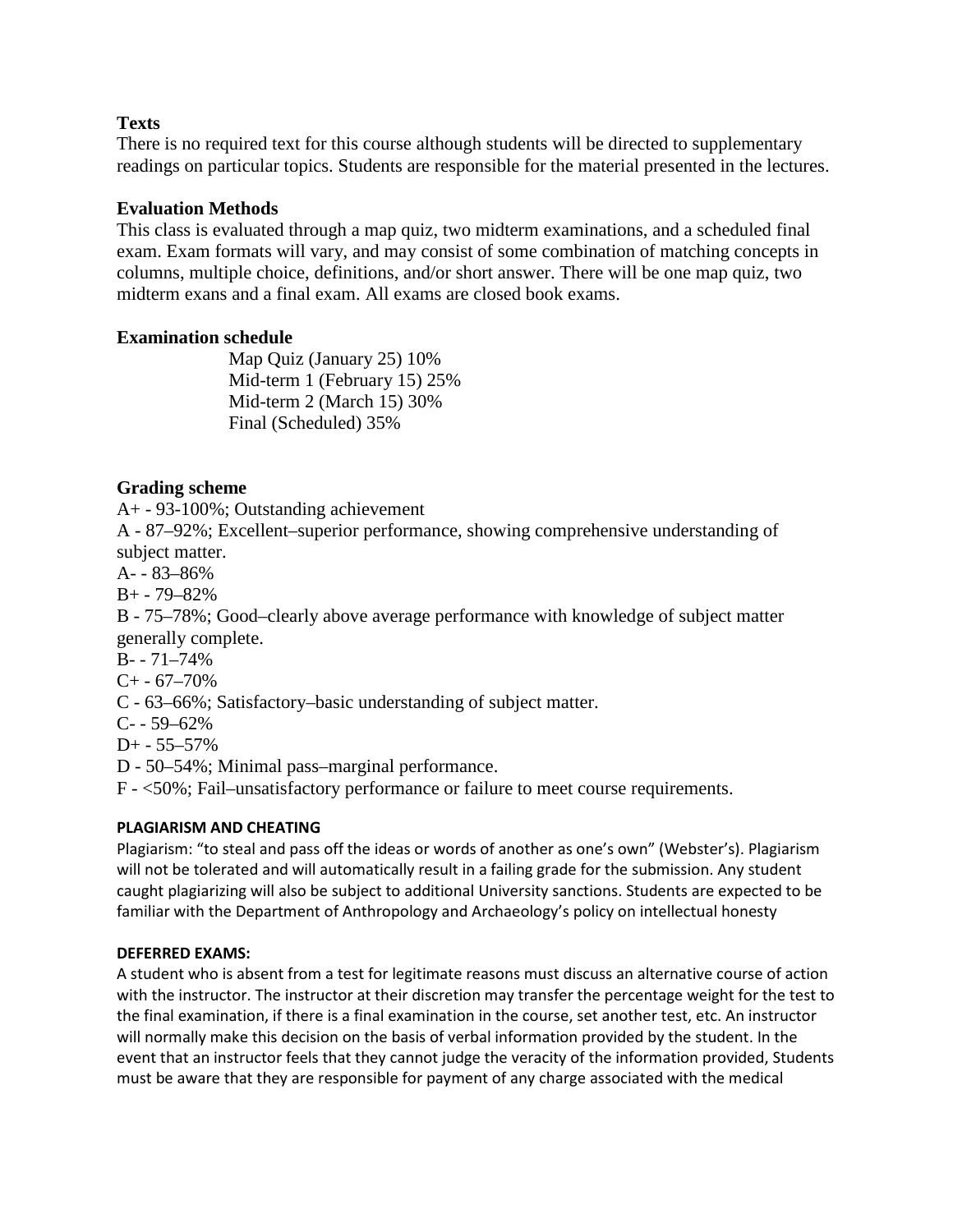assessment and documentation as this service falls outside the realm of services provided by the Provincial Health Care Plan. Deferral of the registrar scheduled final exam requires Registrar approval.

#### **ACADEMIC ACCOMMODATIONS**

http://www.ucalgary.ca/access/accommodations/policy

Students needing an Accommodation because of a Disability or medical condition should communicate this need to Student Accessibility Services in accordance with the Procedure for Accommodations for Students with Disabilities

Students needing an Accommodation based on a Protected Ground other than Disability, should communicate this need, preferably in writing, to the instructor of this course.

#### **ACADEMIC INTEGRITY**

Academic integrity is essential to the pursuit of learning and scholarship in a university, and to ensuring that a degree from the University of Calgary is a strong signal of each student's individual academic achievements. As a result, the University treats cases of cheating and plagiarism very seriously. Nonacademic integrity also constitutes an important component of this program.

For detailed information on what constitutes academic and non-academic misconduct, please refer to the following link: http://www.ucalgary.ca/pubs/calendar/current/k-2-1.html

All suspected cases of academic and non-academic misconduct will be investigated following procedures outlined in the University Calendar. If you have questions or concerns about what constitutes appropriate academic behavior or appropriate research and citation methods, you are expected to seek out additional information on academic integrity from your instructor or from other institutional resources.

Where there is a criminal act involved in plagiarism, cheating or other academic misconduct, e.g., theft (taking another student's paper from their possession, or from the possession of a faculty member without permission), breaking and entering (forcibly entering an office to gain access to papers, grades or records), forgery, personation and conspiracy (impersonating another student by agreement and writing their paper) and other such offences under the Criminal Code of Canada, the University may take legal advice on the appropriate response and, where appropriate, refer the matter to the police, in addition to or in substitution for any action taken under these regulations by the University

#### **TEACHING EVALUATIONS / USRIS (Universal Student Ratings of Instruction)**

At the University of Calgary, feedback provided by students through the Universal Student Ratings of Instruction (USRI) survey provides valuable information to help with evaluating instruction, enhancing learning and teaching, and selecting courses. Your responses make a difference, please participate! Website: http://www.ucalgary.ca/usri/

#### **Writing Across the Curriculum**

Writing skills are not exclusive to English courses and, in fact, should cross all disciplines. The University supports the belief that throughout their University careers, students should be taught how to write well so that when they graduate their writing abilities will be far above the minimal standards required at entrance. Consistent with this belief, students are expected to do a substantial amount of writing in their University courses and, where appropriate, members of faculty can and should use writing and the grading thereof as a factor in the evaluation of student work. The services provided by the Writing